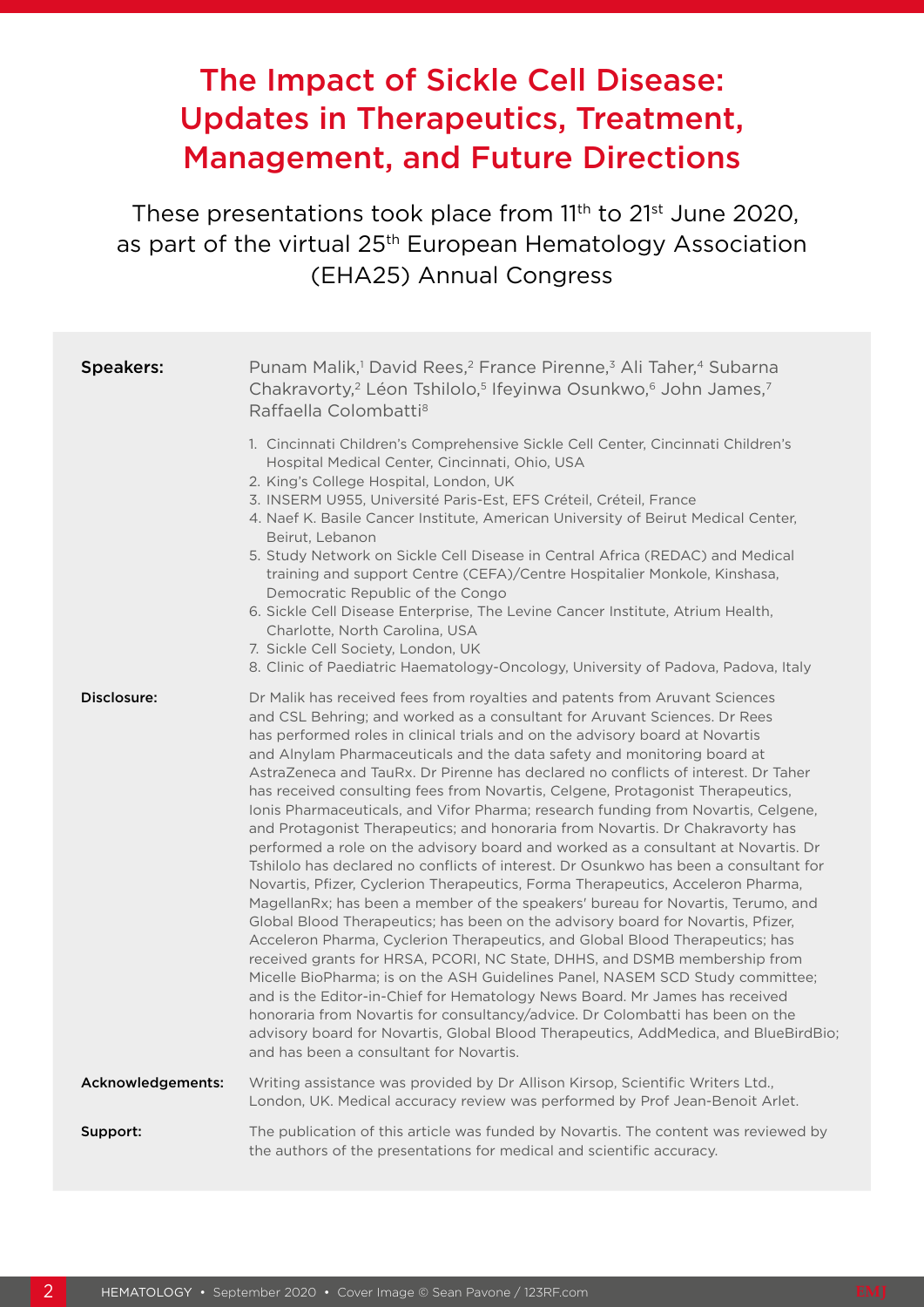| Disclaimer: | According to the Code of Medical Ethics, Dr Osunkwo, Dr James OBE, and Dr<br>Colombatti disclose that this lecture was sponsored by Novartis and that the lecture<br>contents represent independent views and do not constitute advertising of medicinal<br>products within the meaning of the pharmaceutical law and regulations issued<br>thereunder. |
|-------------|---------------------------------------------------------------------------------------------------------------------------------------------------------------------------------------------------------------------------------------------------------------------------------------------------------------------------------------------------------|
| Citation:   | EMJ Hematol. 2020;8[Suppl 5]:2-12.                                                                                                                                                                                                                                                                                                                      |

# Meeting Summary

The 25th European Hematology Association (EHA25) Annual Congress was conducted as a virtual meeting because of the coronavirus disease 2019 (COVID-19) pandemic. This article reviews several sessions from the EHA25 Congress covering updates in haematology. The first, 'Sickle cell disease (SCD): update on emerging chronic complications', reviewed the effect of cardiac complications, fertility with hydroxyurea treatment, and delayed haemolytic transfusion reaction in SCD. The second session focussed on topics relating to treatment for SCD, including iron overload and its management with chelation therapy, novel treatment options, and different treatments available worldwide, with a focus on the use of hydroxyurea in Africa. The third session, 'Multiple perspectives on the burden and management of sickle cell disease', including patient voices from the Sickle Cell World Assessment Survey (SWAY), provided an overview of effective management of vaso-occlusion crises (VOC) in SCD, including the barriers and challenges patients face in managing their VOC at home. Speakers in this session included a representative from a patient advocacy group (Mr James, OBE) and two physicians, Dr Osunkwo and Dr Colombatti, who highlighted the importance of considering multiple perspectives when seeking to understand SCD. The viewpoints of healthcare professionals and patient advocates are important, but central to an understanding of how the disease impacts daily living is the perspective of patients themselves.

#### SICKLE CELL DISEASE: UPDATE ON EMERGING CHRONIC COMPLICATIONS

# Myocardial Fibrosis and Diastolic Dysfunction: The Significance of Cardiac Complications

### Doctor Punam Malik

Although VOC are the hallmark of SCD, a lack of VOC events does not prevent chronic multi-organ damage. Patients with sickle cell anaemia (SCA) have a median life expectancy of 45 years and this has remained unchanged for  $>30$  years.<sup>1,2</sup> Renal dysfunction is known to be a chronic comorbid condition in patients, as well as a mortality risk factor, and impairment of renal function during or after VOC, and independently of VOC, is often described with proteinuria, glomerulosclerosis, and tubular atrophy.3,4

Cardiopulmonary complications account for 40% of mortality in adults with SCD, and this mortality rate includes sudden death (6%), cardiac death (6%), and possible cardiac death  $(29\%)^{2,5}$  In autopsy studies, sudden unexplained death in individuals with SCD occurred in 20–40% of patients, and these figures taken together suggest that cardiac complications are likely the main cause of adult mortality in this disease.6 The hyperdynamic physiology of patients with SCD is well known, and is secondary to anaemia. As a consequence of anaemia, patients have increased stroke volume and cardiac output, higher levels of chamber dilation, and normal-to-hyperdynamic systolic function. Atherosclerosis and myocardial haemosiderosis are uncommon in SCD, and the aetiology of any diastolic dysfunction is unclear.

A landmark study by Gladwin et al.<sup>7</sup> showed a significantly higher mortality rate in patients with a tricuspid regurgitant velocity (TRV) of ≥2.5 m/sec, the majority of whom showed a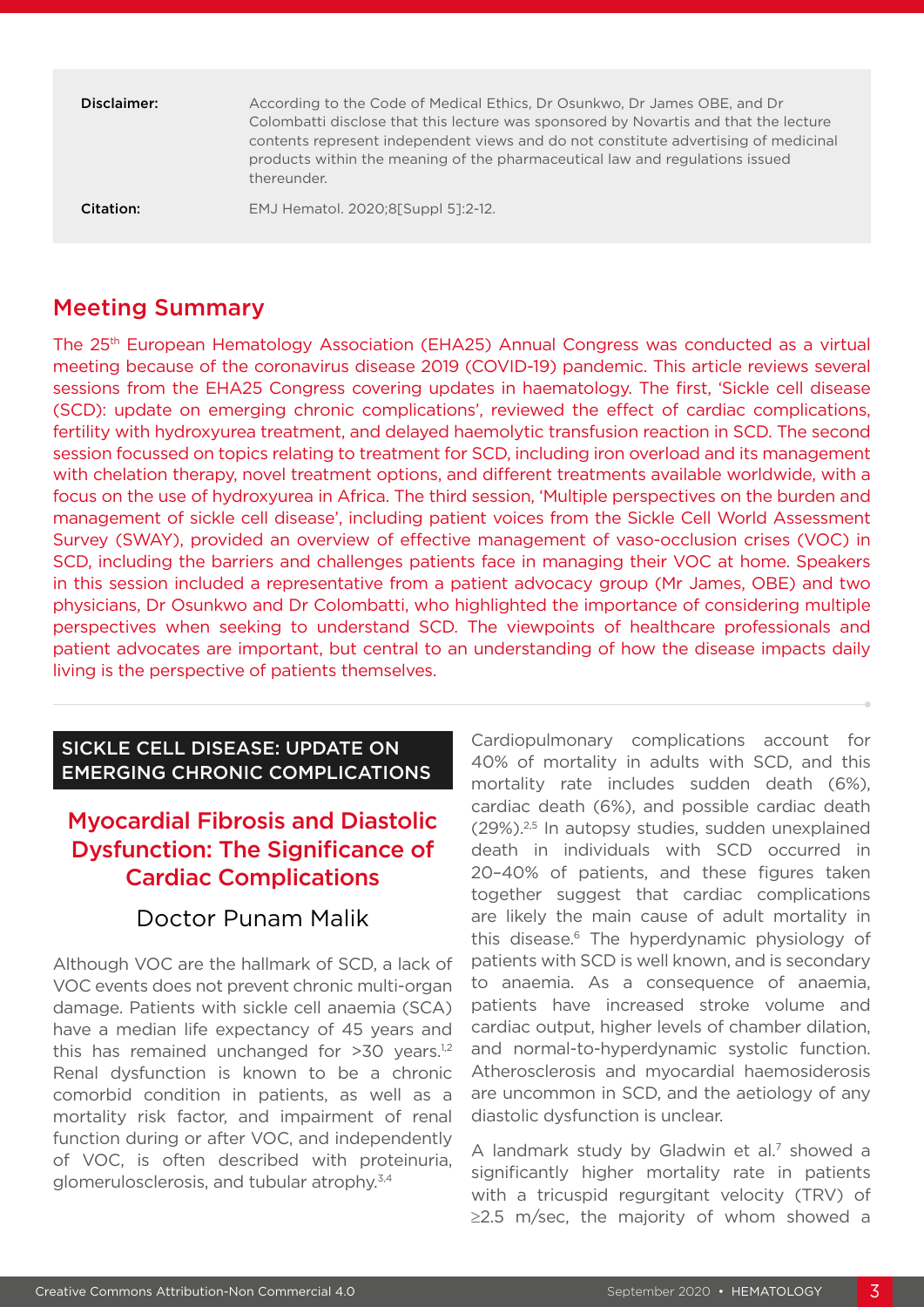modest increase in estimated peak pulmonary artery pressures of >25 mmHg systolic pressure; 30% of adults with SCD in the study were found to have pulmonary hypertension based on this definition. The Cincinnati Echocardiography Study of children<sup>8</sup> (N=134; mean age: 12.3±4.7 years), supported by a meta-analysis of cardiac data in SCD, found that the most significant abnormality was left atrial volume, which was enlarged in 76% of patients. Older children also showed some evidence of early diastolic dysfunction.

It appears that patients with SCD develop a unique cardiac pathophysiology that is initially characterised by a high-output state with an increased cardiac output, normal-to-increased systolic function, and left ventricle dilation and enlargement, all of which occur secondary to chronic anaemia; in parallel, the patients develop a restrictive cardiac physiology that results in diastolic dysfunction and heart failure with preserved systolic function. Although this is not a restrictive cardiomyopathy in the classic sense, these patients have impaired diastolic filling and increased left atrial size and volume. In a study of 134 children with SCD (median age: 11 years), findings revealed a restrictive pattern of diastolic function in this patient population.<sup>9</sup> Results showed that patients had severely abnormal echocardiographic measurements (E ratio: 18%; E/A ratio: 4%; lateral E/e' ratio: 8%; septal E/e' ratio: 14%). A meta-analysis of cardiac studies in SCD was conducted as part of the same study, concluding that a unique cardiomyopathy with restrictive physiology exists in patients with SCD.9 In children, there is often a progressive clinical course despite treatment, and these patients need careful monitoring with the consideration of cardiac transplantation.<sup>10</sup> The impaired diastolic filling is thought to be a direct result of diffuse myocardial fibrosis, which prevents the heart from completely relaxing in diastole.<sup>11</sup> The resulting back pressure onto the left atrium increases its size and volume, leading to further back pressure and modest increases in pulmonary venous hypertension with an elevation of TRV.<sup>8</sup>

In murine studies, it was found that diffuse microscopic myocardial fibrosis, detected by both histopathology and cardiac magnetic resonance (CMR) with myocardial T1 to quantify extracellular volume fraction (ECV), predisposes the myocardium to dysrhythmia and sudden death;<sup>11</sup> this may explain the high rates of sudden death in SCD, although further studies are warranted. Another study of children, adolescents, and adults with TRV values of <2.5 (normal) or >2.5 revealed that every patient, regardless of age and TRV status, had evidence of significantly increased myocardial fibrosis (detected by CMR-based ECV quantification), compared with normal controls.9 Patients with SCD, therefore, have a hyperdynamic-restrictive cardiomyopathy which occurs secondary to diffuse microscopic fibrosis of the heart. In mice, diffuse myocardial fibrosis was seen by histologic analysis and was quantifiable by CMR imaging and gadoliniumbased ECV quantification. In the human study, CMR-based ECV was performed prospectively.

# Hydroxyurea: Fertility Is Still an Open Question

### Doctor David Rees

Hydroxyurea is beneficial to nearly all patients with SCA, both in the short and long term and in most healthcare settings.<sup>12</sup> Beneficial effects include reduced frequency of acute pain, acute chest syndrome, hospital admissions, and blood transfusions. It may also protect against progressive organ damage including nephropathy.13 The drug is undoubtedly underused in the majority of countries, although there is legitimate concern regarding the effects on fertility as it is a cytotoxic drug and affects dividing cells.14,15 It is recommended in national guidelines in many countries, including the UK and the USA, that all children with SCA should be offered hydroxyurea from a very early age. Although it is believed that treatment is unlikely to increase the risk of infertility in adulthood, there is not much evidence as yet to support this theory.12,16 There is no clear evidence of reduced fertility in females taking hydroxyurea, but it should be avoided in pregnancy because of the risk of teratogenicity unless there are very clear life-saving indications for hydroxyurea and in instances where no alternatives are possible.17 In males with SCD, there is a welldemonstrated reduction in sperm count even without hydroxyurea (40% of males with SCD have abnormally low sperm counts), and the observed reduction in sperm count that occurs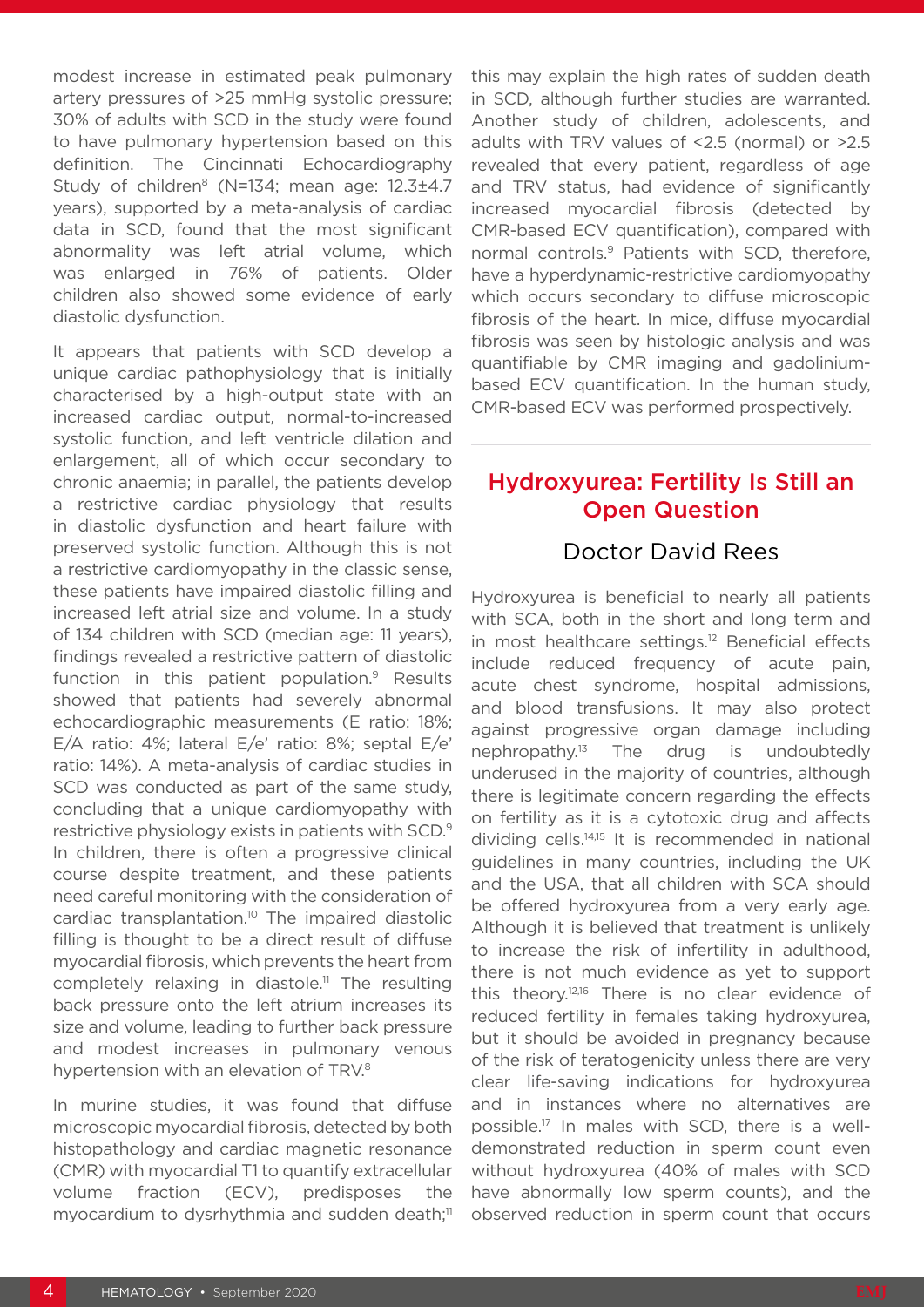on taking hydroxyurea is reversible in most cases.18 Therefore, infertility as a result of hydroxyurea is likely to be uncommon but, as a protective measure, sperm cryopreservation is justified in males before starting hydroxyurea treatment. Recent studies suggest that starting hydroxyurea in young children does not increase the risk of infertility, although there is relatively little research in this area.<sup>19</sup> There is a need for more formal research on the effects on hydroxyurea on fertility in SCD with prospective studies. With improved survival in SCD, patient issues such as fertility become increasingly important.

# Delayed Haemolytic Transfusion Reaction in Sickle Cell Disease: Prevention, Diagnosis, and Clinical Management

#### Doctor France Pirenne

Dr Pirenne explained how severe cases of delayed haemolytic transfusion reaction (DHTR) in patients with SCD are linked to hyperhaemolysis, a cause of death in 4% of patients with SCD. In hyperhaemolysis, destruction of both transfused and autologous red blood cells (RBC) occurs, and it is vital that these patients are recognised, diagnosed, and treated. Patients with SCD are at risk of DHTR because of their predisposition to making alloantibodies against transfused RBC.20 Clinical presentation is often comparable with a VOC, which is why DHTR is under-recognised. Diagnosis of DHTR is based on alloantibody screening and evidence of a rapid drop in adult haemoglobin concentration during any SCD exacerbation. Classical severe presentation includes acute bone pain, dark urine, profound anaemia, or increased lactate dehydrogenase, and these symptoms occur within 21 days post-transfusion.21 Mechanisms involved in hyperhaemolysis remain elusive but it is likely that complement is involved, as is toxicity of RBC content for vessel walls and inflammation.22

The main cause of DHTR is alloimmunisation against RBC antigens because of the high polymorphism of the blood groups involved (36 blood groups, 360 different antigens), depending on the ethnicity of an individual. Prevention of alloimmunisation is foremost, and the initial goal would be to match patients for all blood groups; however, a more feasible and pragmatic approach is to first match for RH/K groups. Once immunised, patients can be matched more extensively to FY, JK, and MNS groups. However, there are challenges present as a result of insufficient resources such as blood from donors of African ancestry, and concern regarding blood supply because of the lockdown during the COVID-19 pandemic. Furthermore, it is not possible to predict a patient's transfusion risk if they have no historical transfusion data. Immunosuppressant therapy (rituximab, bortezomib) can be used for high-risk patients but only where there is an increased risk of developing new antibodies and in those with a history of DHTR.20,23,24

#### TREATMENT FOR SICKLE CELL DISEASE

# Iron Overload Monitoring and Management

### Doctor Ali Taher

Iron overload is an increasingly recognised problem, which may lead to increased morbidity and mortality in patients with SCD receiving long-term or recurrent transfusions. Thus, adequate and appropriate assessment tools for iron overload should be utilised to adequately assess the patient and implement treatment, such as liver iron concentration, transfusion history, and the importance of serial serum ferritin determination.25,26 The result of such assessments may indicate a need for chelation therapy, the key aim of which is to prevent long-term liver damage (cirrhosis) and cardiac iron overload in patients with SCD. However, the risk of extrahepatic damage is not absent, and the purpose of iron chelation therapy is to remove excess iron present in the organs, especially the liver, heart, and endocrine glands. Chelation therapy should be started after lifetime transfusions of 10–20 units, when serum ferritin is >1,000 ng/ mL, or when liver iron concentration is >7 mg/g dry weight iron deposition (125 mmol/g), but should not be started in children under 2 years of age.<sup>26,27</sup> Dr Taher suggested lower thresholds may be appropriate.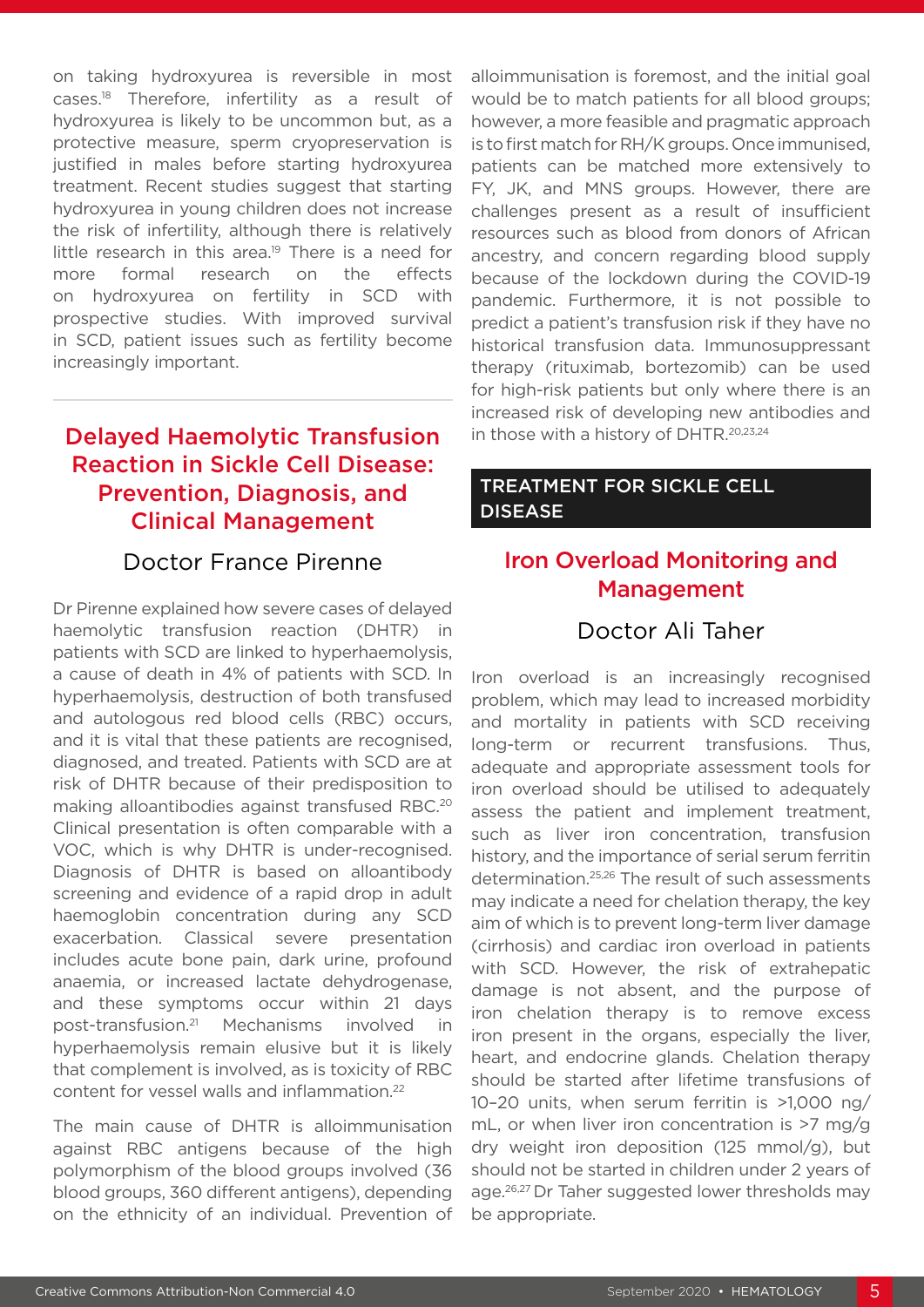Deferasirox is an effective and well-tolerated chelator for the management of iron overload in patients with SCD. Results from a long-term study have shown that patients who received deferasirox for ≥4 years had a median serum ferritin significantly decreased by 591 µg/L (p=0.027; n=67).28 Monitoring urine and kidney function is essential to prevent severe renal damage, and is particularly recommended in patients under iron chelation therapy with deferasirox or desferrioxamine with nephrotoxic potential.<sup>29</sup> A film-coated tablet formulation of deferasirox is available to improve adherence to iron chelation therapy through properties including improved palatability compared with a dispersible tablet taken as an oral suspension.

# Sickle Cell Disease: Novel Treatment Options

#### Doctor Subarna Chakravorty

Dr Chakravorty described the complex pathophysiology identified in SCD and the therapeutic targets of various drugs available to treat patients. Pharmaceutical approaches to SCD therapy correlate with four broad pathophysiological 'streams' identified as potential therapeutic targets, and Phase I–III trials are underway to investigate new drug candidates (Table 1). L-glutamine has already received U.S. Food and Drug Administration (FDA) approval for use in SCD, and newer molecules such as canakinumab, montelukast, and simvastatin are in Phase II trials.<sup>30</sup> Voxelotor, which acts by changing allosteric configuration of the sickle haemoglobin molecule and reducing intra-erythrocytic sickling, is the most recent drug approved by the FDA.

Haemopoietic stem cell transplants have been reported since 1984 in patients with SCD, with positive results. Gene therapy strategies in SCD, through gene addition, gene correction, or fetal haemoglobin induction, can address the lack of donor availability for haemopoietic stem cell transplant.31 There are 11 active trials in the USA and Europe which will likely revolutionise clinical practice, particularly if the cost can be reduced. The short- and long-term tolerability of the chemotherapy used in gene therapy is also an open question. These expensive trials are not without challenges when it comes to scalability,

but if the transfection procedure can be simplified and made less expensive it could change how complicated SCD is managed in the future.

Recently, a Phase I study established clinical proof-of-concept for mitapivat, a first-in-class pyruvate kinase-R activator in SCD. Mitapivat may reduce sickle haemoglobin polymerisation and RBC sickling through a mechanism of decreased 2,3-diphosphoglycerate and increased ATP.<sup>32</sup> Other novel interventions in SCD include red cell alternatives that act as  $O<sub>2</sub>$  carriers;<sup>33</sup> these nanoparticles may provide a treatment not only for SCD, but for other blood disorders which benefit from artificial haemoglobin. There are also advances in pain management, providing more choice for both physician and patient. Drugs such as cannabinoids, memantine, gabapentin, and others are also being investigated for management of pain.<sup>34</sup> Regarding future treatment models, new drugs are increasingly being approved for use in patients and it is important to consider both selection and funding of the right drugs for patients. A polypharmacy approach, targeting multiple pathologies for a synergistic effect, may be a possible methodology in the future.

The ideal situation would be for an accessible gene therapy programme delivered in an ambulatory model of care, universal neonatal screening, and early therapeutic intervention. Empowerment of families to avail themselves of a reproductive choice, resulting in a reduction of the number of neonatal cases, and provision of a better service to countries which have higher numbers of cases such as Africa, India, and the Arabian Peninsula, are needed.

# Hydroxyurea in Africa

### Doctor Léon Tshilolo

Dr Tshilolo described how hydroxyurea is an attractive drug to treat SCD because of its many clinical benefits, low cost, and ease of oral administration. However, it is not used to a great extent in Africa, where 75% of affected children are born. In this setting, there are important coexisting conditions, such as endemic malaria and widespread malnutrition, which may affect the benefits of hydroxyurea.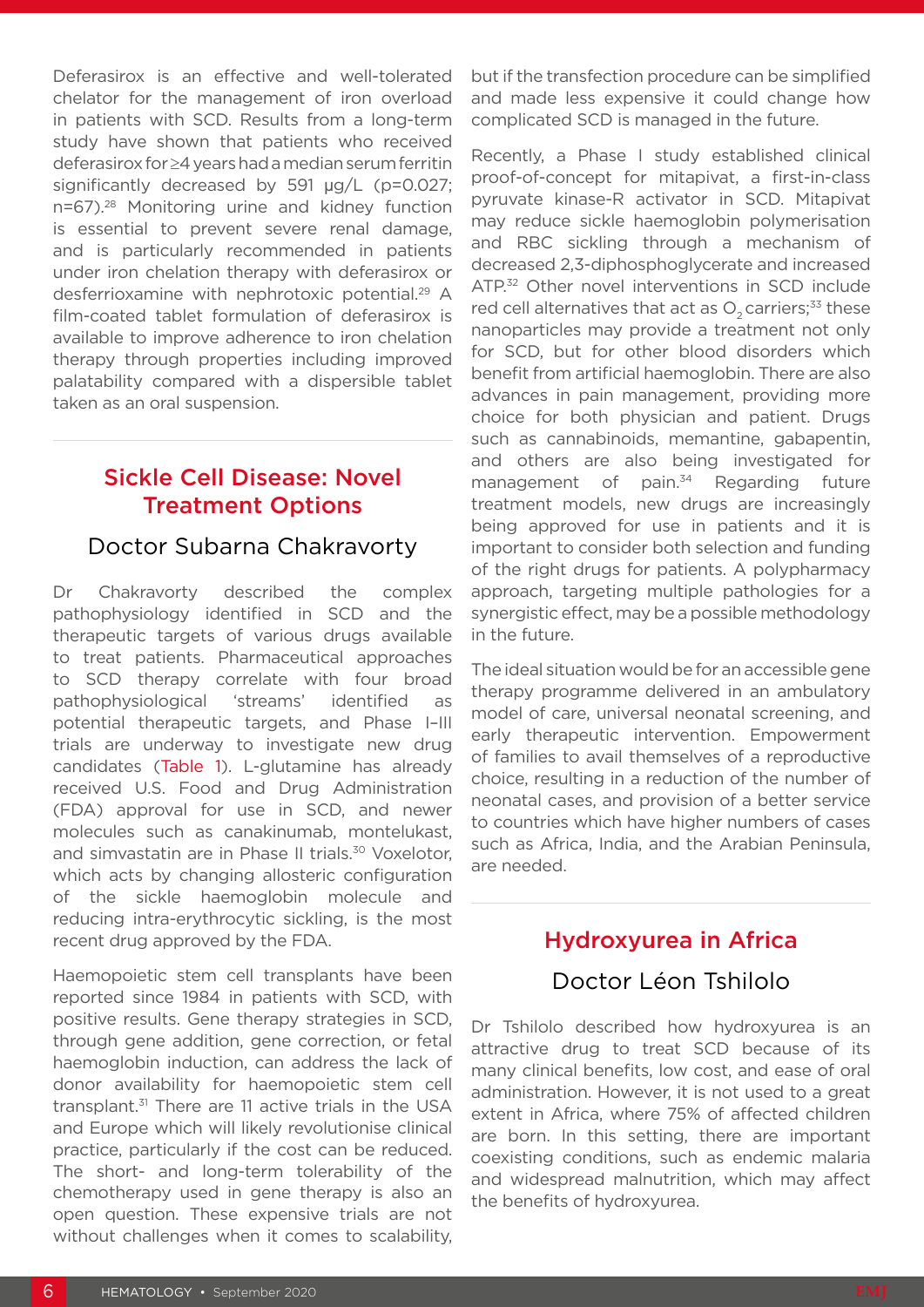| Drug compound                                                                           | Drug action                                    |  |  |
|-----------------------------------------------------------------------------------------|------------------------------------------------|--|--|
| Target: Erythrocyte rheology, reducing polymerisation, and improving cellular hydration |                                                |  |  |
| Hydroxyurea*                                                                            | Increases HbF, reduces HbS polymerisation      |  |  |
| Senicapoc <sup>§</sup>                                                                  | Improves RBC dehydration                       |  |  |
| Metformin <sup>+</sup>                                                                  | Increases HbF                                  |  |  |
| Aes-103 <sup>+</sup>                                                                    | Prevents HbS polymerisation                    |  |  |
| Voxelotor <sup>+</sup>                                                                  | Prevents HbS polymerisation                    |  |  |
| Target: Reducing cellular adhesion and vaso-occlusion                                   |                                                |  |  |
| Hydroxyurea*                                                                            | Improves red cell rheology                     |  |  |
| Crizanlizumab <sup>®</sup>                                                              | P-selectin inhibitor                           |  |  |
| Rivipansel <sup>®</sup>                                                                 | Pan-selectin inhibitor                         |  |  |
| Intravenous Ig <sup>#</sup>                                                             | Neutrophil integrin Mac-1 inhibition           |  |  |
| Tinzaparin <sup>§</sup>                                                                 | Reduces RBC adhesion                           |  |  |
| Dalteparin <sup>#</sup>                                                                 | Reduces RBC adhesion                           |  |  |
| Sevuparin <sup>®</sup>                                                                  | Reduces RBC adhesion                           |  |  |
| Eptifibatide <sup>®</sup>                                                               | Inhibits platelet aggregation                  |  |  |
| NKTT120 <sup>+</sup>                                                                    | iNKT-blocking monoclonal antibody              |  |  |
| Ticagrelor <sup>§</sup>                                                                 | Inhibits platelet aggregation                  |  |  |
| Prasugrel <sup>#</sup>                                                                  | Inhibits platelet aggregation                  |  |  |
| Target: Improving endothelial dysfunction                                               |                                                |  |  |
| Hydroxyurea*                                                                            | Nitric oxide donor                             |  |  |
| L-glutamine*                                                                            | Nitric oxide donor                             |  |  |
| Haptoglobin <sup>®</sup>                                                                | Haemoglobin scavenger                          |  |  |
| Oral or intravenous nitrite <sup>®</sup>                                                | Nitric oxide donor                             |  |  |
| Arginine <sup>§</sup>                                                                   | Nitric oxide donor                             |  |  |
| Inhaled nitric oxide <sup>#</sup>                                                       | Nitric oxide donor                             |  |  |
| Antioxidants <sup>§</sup>                                                               | Reduce production of ROS                       |  |  |
| Target: Improving sterile inflammation                                                  |                                                |  |  |
| Haemopexin/haptoglobin <sup>®</sup>                                                     | Haem/Hb-binding proteins, antioxidant          |  |  |
| MP4CO <sup>®</sup>                                                                      | Modulates HO-1 and inflammation                |  |  |
| Various antioxidants <sup>®</sup>                                                       | Reduce crisis and inflammation                 |  |  |
| TLR4-inhibition**                                                                       | Mediates haem-induced inflammation             |  |  |
| DNAse-1**                                                                               | Dissolves NET produced by neutrophils          |  |  |
| Canakinumab <sup>®</sup>                                                                | IL-1β inhibitor                                |  |  |
| Montelukast <sup>#</sup>                                                                | Cysteinyl leukotrienes receptor antagonist     |  |  |
| Simvastatin <sup>#</sup>                                                                | Statin therapy to protect vascular endothelium |  |  |
| Anakinra**                                                                              | IL-1 inhibitor                                 |  |  |

\*U.S. Food and Drug Administration (FDA) approved for sickle cell disease

†Phase I RCT

‡Phase II RCT

§Phase III RCT

\*\*Under investigation

Aes-103: 5-hydroxymethyl furfural; Hb: haemoglobin; HbF: fetal haemoglobin; HbS: sickle haemoglobin; HO-1: haemoxygenase-1; iNKT: invariant natural killer T cell; NET: neutrophil extracellular traps; NKTT120: investigational therapy being developed by NKT Therapeutics; RBC: red blood cell; RCT: randomised controlled trial; ROS: reactive oxygen species; TLR4: toll-like receptor 4.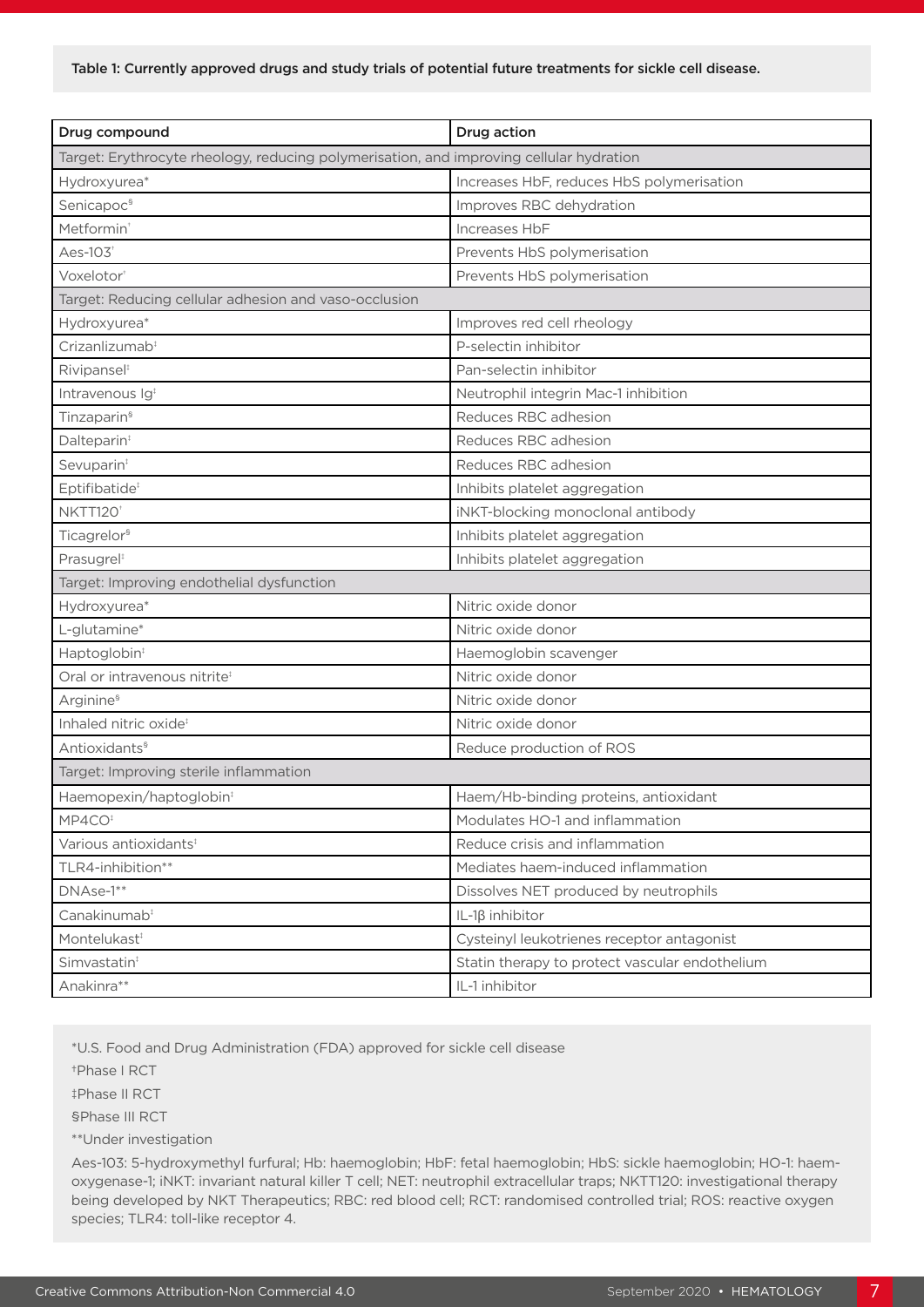There is also a presumptive fear among patients in Africa of sterility associated with the drug, leading to reduced use.

The REACH study evaluated the efficacy and safety of treating 600 children aged 1–10 years with hydroxyurea.<sup>35</sup> Findings revealed that it is a feasible, safe, and effective treatment for African children with SCA including children aged <1 year, and may also be associated with reduced rates of malaria and other infections, leading to improved survival. Clinical benefits of reductions in all sickle-related events, of vasoocclusive pain and acute chest syndrome, were sustained through the 36-month study period. These results indicated that hydroxyurea is a feasible, safe, and effective treatment for African children with SCA, and suggest that wider access to hydroxyurea for SCA has the potential to save millions of lives in Africa. It was also noted that many REACH participants had splenomegaly at the time of enrollment and many more developed the condition during the study. The condition is not a contraindication to starting hydroxyurea therapy in sub-Saharan Africa as, even with a large spleen, hydroxyurea is well tolerated and a beneficial dose can be achieved with excellent treatment responses, although the risk of malaria is increased in patients with splenomegaly.

#### MULTIPLE PERSPECTIVES ON THE BURDEN AND MANAGEMENT OF SICKLE CELL DISEASE

# Effective Management of Vaso-Occlusive Crises: Overcoming Barriers and Finding Solutions

#### Doctor Ifeyinwa Osunkwo

Dr Osunkwo discussed how data from SWAY (3rd April 2019 to 4th October 2019),36 a worldwide patient and provider survey, looked at the impact of SCD on affected patients in various countries from several perspectives. It included >2,100 patients and 350 healthcare providers, and provided invaluable information from the patient's perspective of how individuals cope with SCD and VOC. VOC are identified in many studies through patient utilisation (attendance) data from medical facilities, but this method can

be limiting and often results in underestimated prevalence rates. Other studies, such as SWAY, 36 an international, multi-country, cross-sectional survey which assessed the impact of SCD on patients' daily lives, have used self-reported data to describe the epidemiology of VOC in SCD. SWAY provided a global insight into how patients managed SCD-associated pain, particularly how VOC were managed at home.

The survey showed that up to 95% of VOC have a short-term impact with time off from school or employment. In the 12-month period before the SWAY survey was completed, the mean prevalence of VOC was significant, at 5.3 per patient (standard deviation: 6.8), and 91% of patients experienced at least one VOC in the previous year.<sup>37</sup> The survey also revealed geographical variation in the prevalence of VOC, with higher rates in the USA, Lebanon, and Bahrain, although reasons are unclear.38

Several studies showed that levels of patient pain are underestimated if they are only measured via healthcare facilities, indicating a need to improve patients' experiences of acute care.<sup>39-41</sup> Approximately 25% of VOC reported in SWAY were managed by patients at home.<sup>37</sup> From the patient perspective, this was largely, but not exclusively, because of a perceived poor medical experience at the emergency room (ER) or hospital, which then prevented the patients from seeking further medical assistance when needed.42 In addition to the overcrowded and stressful hospital/ER environment, barriers to VOC management include poor transition from paediatric to adult care, the stigma associated with having SCD, ethnicity, and requiring opioids for pain control.43,44 Patients with SCD also wait longer to see an ER physician than, for example, a patient with a long bone fracture, which may be because of a lack of experience with SCD, or a lack of empathy as a result of the aforementioned stigma.<sup>45</sup> The effects of medication on fertility rates and pregnancy are also of concern to patients. No clear evidence exists of a negative effect of hydroxyurea therapy on fertility, but further research is needed as more treated patients reach adulthood.13

Optimum management of VOC can be facilitated by pain action plans designed to educate patients on strategies to prevent triggers, advise on self-care strategies to manage pain at home,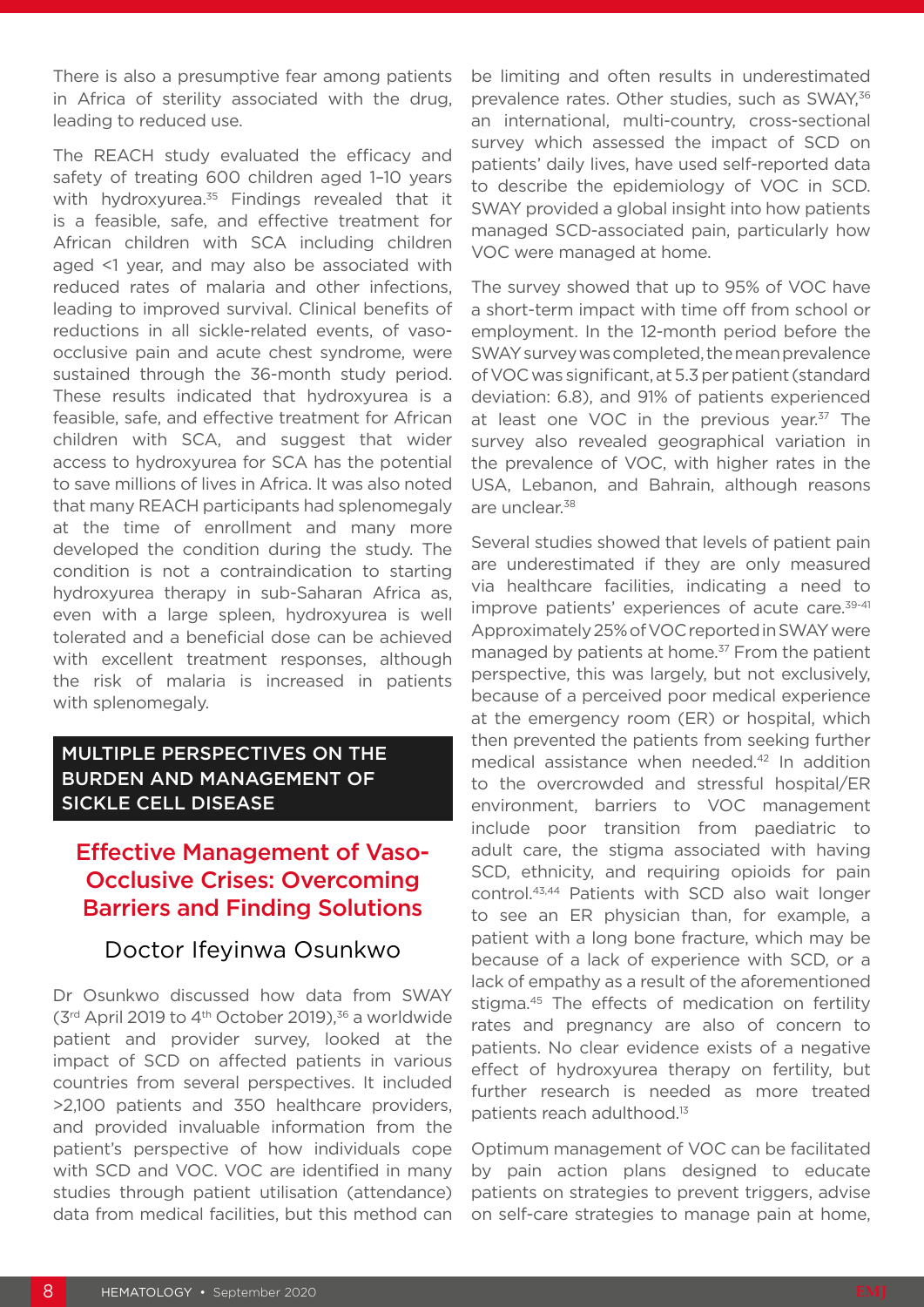and inform patients when to seek medical assistance. Pain action plans also encompass guidance for acute pain management, discharge planning to prevent rebound-pain exacerbation, and co-ordination of care after discharge.<sup>46</sup> This preventative approach helps patients to recognise their pain severity and manage their VOC accordingly (Figure 1).

# Impact and Treatment of Sickle Cell Disease: Hearing the Patient Viewpoint

### Mister John James, OBE

Through the voices of patients, it is known that SCD can have a devastating impact on all aspects of patients' lives, from education and employment to relationships and social interaction. Using the 7-point Likert scale,<sup>37</sup> SWAY survey data demonstrated the profound effect of SCD on quality of life for patients worldwide, which is the most common treatment goal for patients with SCD.42 Two different studies of school children were carried out in the survey. In one group (<18 years of age, n=769), 46% reported that they often missed school. In the second group (>18 years of age, n=1,376), 51% reported that SCD had impacted their achievements at school, and 41% experienced decreased motivation at school.<sup>37</sup> For the employed population there was a similar story; one-third of the patients reported that they had lost employment because of their disease, and 54% of the patients believed that they would have a higher income if they did not have SCD.<sup>37</sup> In addition to limited therapeutic options, patients also have concerns about the long-term effects of treatments they receive, and of the perception and prejudgement of patients who need opioids and other strong pain-relief treatment, which relates to the stigma discussed previously.42 From the perspective of the patient advocacy group, there is a need to improve general awareness and understanding of SCD to challenge stigma and inequality, and to develop new treatment options to improve quality of life.

# Living with SCD: Understanding the Consequences

#### Doctor Raffaella Colombatti

Dr Colombatti described how data from SWAY showed that the most commonly experienced SCD complications were fever, joint issues, and infection.<sup>37</sup>



Figure 1: Example of a pain action plan for patients using traffic light colour-coding to highlight pain severity, showing the recommended treatment path according to pain level. VOC: vaso-occuslive crises.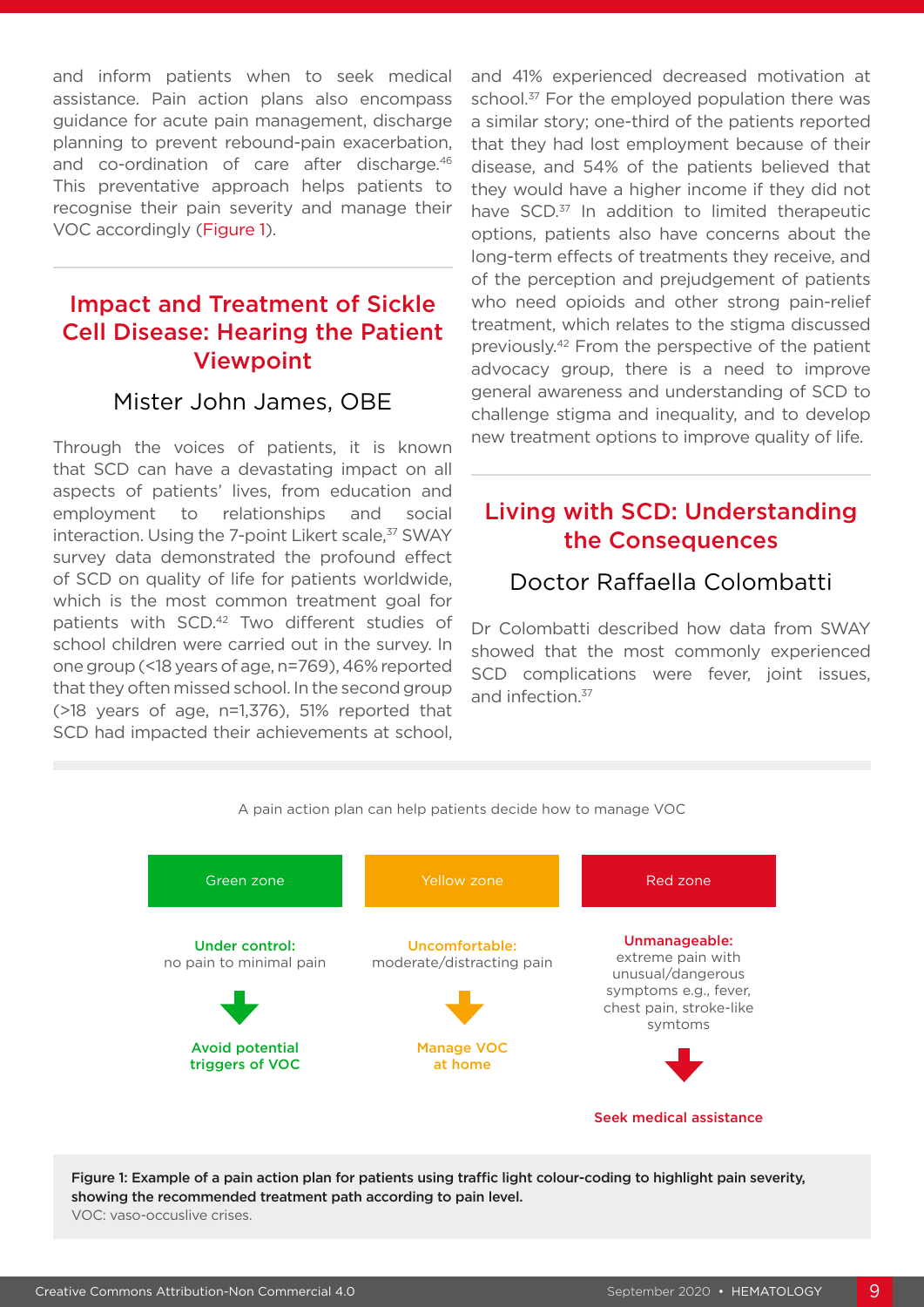As infectious disease still represents a major challenge in quality of life and survival for patients with SCD, antibiotic prophylaxis and global surveillance should be encouraged. There is a gap between the amount of emotional support patients actually need and how healthcare providers perceive the psychological burden of SCD, as patients' perspectives of the clinical and emotional burden are often under-reported.47-50 Clinicians need to remember that SCD is a lifelong chronic condition, where patients not only have physical complications that need to be treated, but are also affected by a profoundly life-changing disease. Chronic illnesses are associated with increased levels of loneliness and depression, which act synergistically to reduce overall wellbeing.47,51,52

#### REAL-TIME NATIONAL SURVEY OF COVID-19 IN HAEMOGLOBINOPATHY AND PATIENTS WITH RARE, INHERITED ANAEMIA

# Doctor Paul Telfer

A late-breaking abstract from this virtual conference provided an update on incidence and mortality related to COVID-19.53 A national survey of patients with haemoglobinopathy and rare anaemia in England, UK, was conducted between 8<sup>th</sup> April and 6<sup>th</sup> May 2020 to provide clinical guidance and inform public health policy. The survey evaluated the impact of 'shielding' measures implemented by the UK government in March 2020 and included patients with all SCD subtypes. Findings revealed that a considerable number of patients with a haemoglobinopathy were infected with severe acute respiratory syndrome coronavirus 2 (SARS-CoV-2) despite the advice to self-isolate at home. In children, the low incidence rate reflected the largely mild symptoms generally seen in this age group and, similarly, higher mortality rates among patients with SCD were observed with increasing age, as echoed in the general population. An unexpected finding from the survey was the lack of correlation between mortality as a result of COVID-19 and sex, or with clinical severity of comorbidities. Therefore, any decision to revoke shielding precautions in vulnerable patients requires a cautious approach.

#### FUTURE DIRECTIONS

The value of prevention in SCD is important in several contexts. Preconception screening of couples to avoid high-risk pregnancies is recommended, and females need relevant information on how to manage their pregnancy for better outcomes.<sup>54</sup> The prevalence of ischaemic stroke by the age of 20 years is ≥11%, with the highest stroke rates occurring in early childhood.55,56 Transcranial Doppler ultrasound is used to identify patients at highest risk who may benefit from transfusion therapy.56-58 Prophylactic erythrocytapheresis addresses the problem of slow RBC transfusion, reducing the concentration of sickle haemoglobin-containing red cells, thereby improving symptoms of crises quickly.59 For the prevention of infection in children with SCD, prophylactic antibiotics initiated as early as 3 months of age is recommended.<sup>60</sup>

#### **SUMMARY**

SCD is a global disease; it is no longer only a disease of developing countries but is becoming more widespread in Europe and across the world. Earlier this year, the world experienced the devastating spread of SARS-CoV-2; for healthcare providers, this presented unprecedented challenges in managing care for patients with SCD. There are serious unmet needs to address if patients are to be treated successfully, especially because the pathophysiology of SCD is extremely complex, making it difficult to find a unique treatment. Barriers to the management of VOC include challenges in the ER, stigmatisation of patients with SCD, and poor transition from paediatric to adult care. Strategies to overcome these barriers include patient plans, day hospitals, and structured transition programmes. In this decade of new drug development, there is a need to examine the potential role of combination therapies. Hydroxyurea is a well-established drug and most trials are based on patients already on this treatment; adding another drug may become the standard of care in the future. However, because of the global distribution of patients and especially in developing countries, there is a need to consider the cost of new therapies. Many people do not have access to safe blood transfusions, therapeutic options, or even iron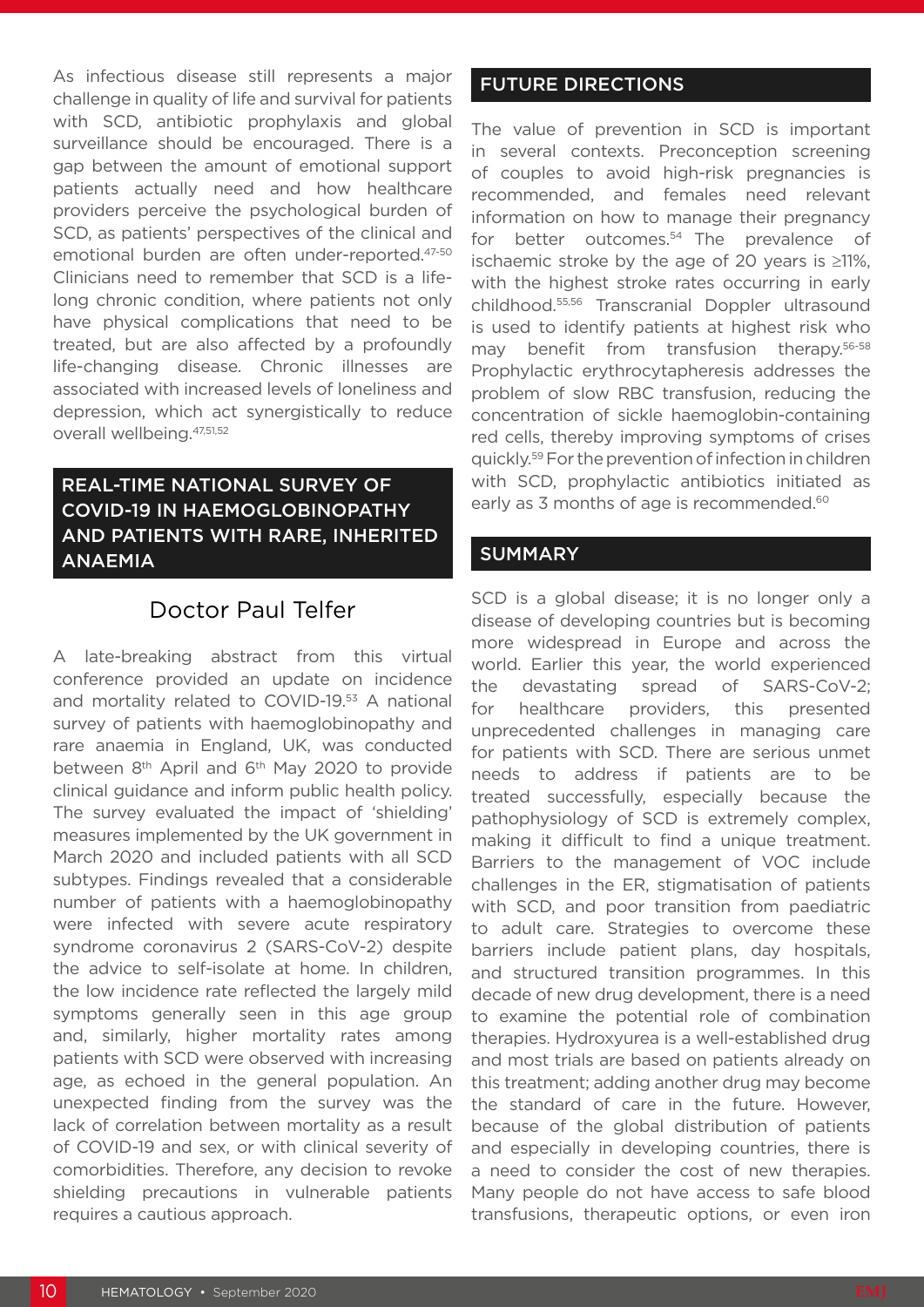chelation and, to address the unmet needs in SCD worldwide, global collaboration is needed to develop treatments and protocols.

#### References

- Platt OS et al. Mortality in sickle cell disease. Life expectancy and risk factors for early death. N Engl J Med. 1994;330(23):1639-44.
- 2. Lanzkron S et al. Mortality rates and age at death from sickle cell disease: U.S., 1979-2005. Public Health Rep. 2013;128(2):110-6.
- 3. Yeruva SLH et al. Renal failure in sickle cell disease: prevalence, predictors of disease, mortality and effect on length of hospital stay. Hemoglobin. 2016;40(5):295-9.
- 4. Pham PT et al. Renal abnormalities in sickle cell disease. Kidney Int. 2000;57(1):1-8.
- Fitzhugh CD et al. Cardiopulmonary complications leading to premature deaths in adult patients with sickle cell disease. Am J Hematol. 2010;85(1):36-40.
- Manci EA et al. Causes of death in sickle cell disease: an autopsy study. Br J Haematol. 2003;123(2):359-65.
- 7. Gladwin MT et al. Pulmonary hypertension as a risk factor for death in patients with sickle cell disease. N Engl J Med. 2004;350(9):886-95.
- 8. Niss O et al. Cardiomyopathy with restrictive physiology in sickle cell disease. JACC Cardiovasc Imaging. 2016;9(3):243-52.
- 9. Niss O et al. Association between diffuse myocardial fibrosis and diastolic dysfunction in sickle cell anemia. Blood. 2017;130(2):205-13.
- 10. Zangwill S, Hamilton R. Restrictive cardiomyopathy. Pacing Clin Electrophysiol. 2009;32(Suppl 2):S41- 3.
- 11. Bakeer N et al. Sickle cell anemia mice develop a unique cardiomyopathy with restrictive physiology. PNAS. 2016;113(35):E5182-91.
- 12. Yawn BP et al. Management of sickle cell disease: summary of the 2014 evidence-based report by expert panel members. JAMA. 2014;312(10):1033-48.
- 13. McGann PT, Ware RE. Hydroxyurea therapy for sickle cell anemia. Expert Opin Drug Saf. 2015;14(11):1749-58.
- 14. Brawley OW et al. National Institutes of Health consensus development conference statement: hydroxyurea treatment for sickle cell disease. Ann Intern Med. 2008;148(12):932-8.
- 15. Timson J. Hydroxyurea. Mutat Res. 1975;32(2):115-32.
- 16. Qureshi A et al. Guidelines for the use of hydroxycarbamide in children and adults with sickle cell disease: a British Society for Haematology Guideline. Br J Haematol. 2018;181(4):460-75.
- 17. Montironi R et al. Management of sickle cell disease during pregnancy: experience in a third-level hospital and future recommendations. J Matern Fetal Neonatal Med. 2020;DOI :10.1080/14767058.2020.1786054.
- 18. Berthaut I et al. Adverse effect of hydroxyurea on spermatogenesis in patients with sickle cell anemia after 6 months of treatment. Blood. 2017;130(21):2354-6.
- 19. Joseph L et al. Effect of hydroxyurea exposure before puberty on sperm parameters in males with sickle cell disease. Blood. 2019;134(Suppl 1):889.
- 20. Dean CL et al. Multiple hemolytic transfusion reactions misinterpreted as severe vaso-occlusive crisis in a patient with sickle cell disease. Transfusion. 2019;59(2):448-53.
- 21. Mekontso Dessap A et al. A diagnostic nomogram for delayed hemolytic transfusion reaction in sickle cell disease. Am J Hematol. 2016;91(12):1181-4.
- 22. Chonat S et al. Contribution of alternative complement pathway to delayed hemolytic transfusion reaction in sickle cell disease. Haematologica. 2018;103(10):e483-5.
- 23. Noizat-Pirenne F et al. The use of rituximab to prevent severe delayed haemolytic transfusion reaction in immunized patients with sickle cell disease. Vox Sang. 2015;108(3):262-7.
- 24. Noizat-Pirenne F et al. Rituximab for prevention of delayed hemolytic transfusion reaction in sickle cell disease. Haematologica. 2007;92(12):e132-5.
- 25. Karam LB et al. Liver biopsy results in patients with sickle cell disease on chronic transfusions: poor correlation with ferritin levels. Pediatr Blood Cancer. 2008;50(1):62-5.
- 26. Porter J, Garbowski M. Consequences and management of iron overload in sickle cell disease. Hematology Am Soc Hematol Educ Program. 2013;2013(1):447-56.
- 27. Coates TD, Wood JC. How we manage iron overload in sickle cell patients. Br J Haematol. 2017;177(5):703-16.
- 28. Vichinsky E et al. Long-term safety

and efficacy of deferasirox (Exjade®) for up to 5 years in transfusional iron-overloaded patients with sickle cell disease. Br J Haematol. 2011;154(3):387-97.

- 29. Díaz-García JD et al. Deferasirox nephrotoxicity-the knowns and unknowns. Nat Rev Nephrol. 2014;10(10):574-86.
- 30. Sundd P et al. Pathophysiology of sickle cell disease. Annu Rev Pathol. 2019;14:263-92.
- 31. Demirci S et al. Gene therapy for sickle cell disease: an update. Cytotherapy. 2018;20(7):899-910.
- 32. Agios. Agios announces clinical proof-of-concept has been established in Phase 1 study of mitapivat, first-in class PKR activator, in sickle cell disease. 2020. Available at: https://www. globenewswire.com/newsrelease/2020/06/12/2047265/0/en/ Agios-Announces-Clinical-Proof-of-Concept-Has-Been-Established-in-Phase-1-Study-of-Mitapivat-First-in-Class-PKR-Activator-in-Sickle-Cell-Disease.html. Last accessed: 1 August 2020.
- 33. Jia Y et al. Hemoglobin-based nanoarchitectonic assemblies as oxygen carriers. Adv Mater. 2016;28(6):1312-8.
- 34. Moerdler S, Manwani D. New insights into the pathophysiology and development of novel therapies for sickle cell disease. Hematology Am Soc Hematol Educ Program. 2018;2018(1):493-506.
- 35. Tshilolo L et al. Hydroxyurea for children with sickle cell anemia in sub-saharan Africa. N Engl J Med. 2019;380(2):121-31.
- 36. Novartis. The Sickle Cell World Assessment Survey (SWAY) results. 2020. Available at: https://www. novartis.com/news/media-library/ sickle-cell-world-assessment-surveysway-results. Last accessed: 28 June 2020.
- 37. Osunkwo I et al. Impact of sickle cell disease symptoms on patients' daily lives: interim results from the International Sickle Cell World Assessment Survey (SWAY). Abstract 2297. ASH Annual Meeting, 7–10 December, 2019.
- 38. Osunkwo et al. Incidence and management of vaso-occlusive crises in patients with sickle cell disease: a country and age analysis of the international sickle cell world assessment survey (SWAY). Abstract